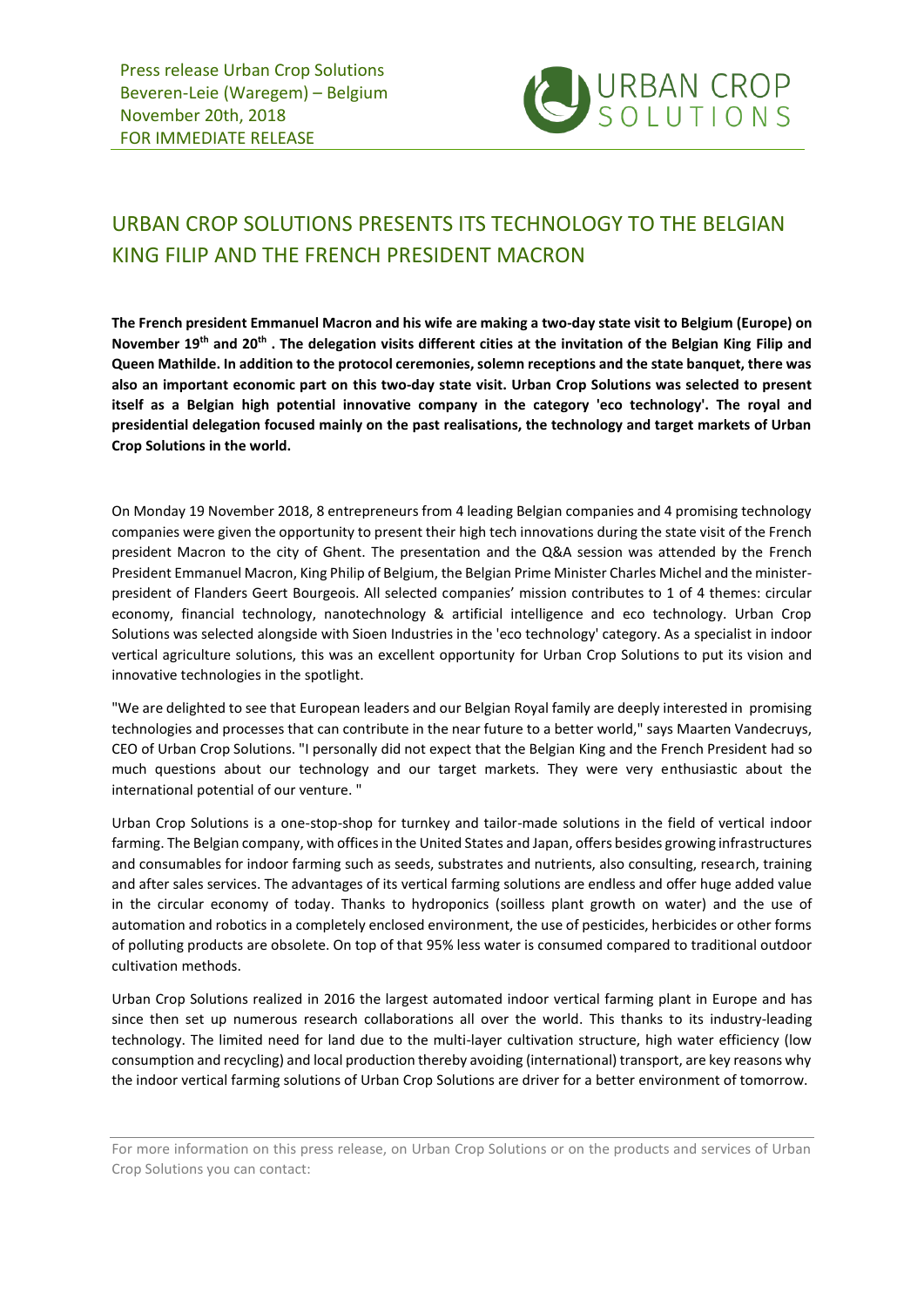

Maarten Vandecruys **Frederic Bulcaen** 

Co-founder and CEO Co-founder and President

[maarten.vandecruys@urbancropsolutions.com](mailto:maarten.vandecruys@urbancropsolutions.com) [frederic.bulcaen@urbancropsolutions.com](mailto:frederic.bulcaen@urbancropsolutions.com)

| Company headquarters:       |         | Regional headquarters:          |
|-----------------------------|---------|---------------------------------|
| Grote Heerweg 67            |         | 800 Brickell Avenue, 1100 Suite |
| 8791 Beveren-Leie (Waregem) |         | Miami (FL 33131)                |
| Belgium                     | Florida |                                 |
| Europe                      |         | USA                             |

Picture 1:

1. Above left to right: Antoon Deproft, Rudi Pauwels, Pieter Timmermans, Maarten Vandecruys, Kris De Ryck, Frederic Bulcaen

At the bottom left to right: Michèle Sioen, Els Nagels, An Steegen, Max Jadot

2. Picture 2:

Left to right: Maarten Vandecruys, King Filip, President Emmanuel Macron, Prime Minister Charles Michel, Geert Bourgeois, Michèle Sioen